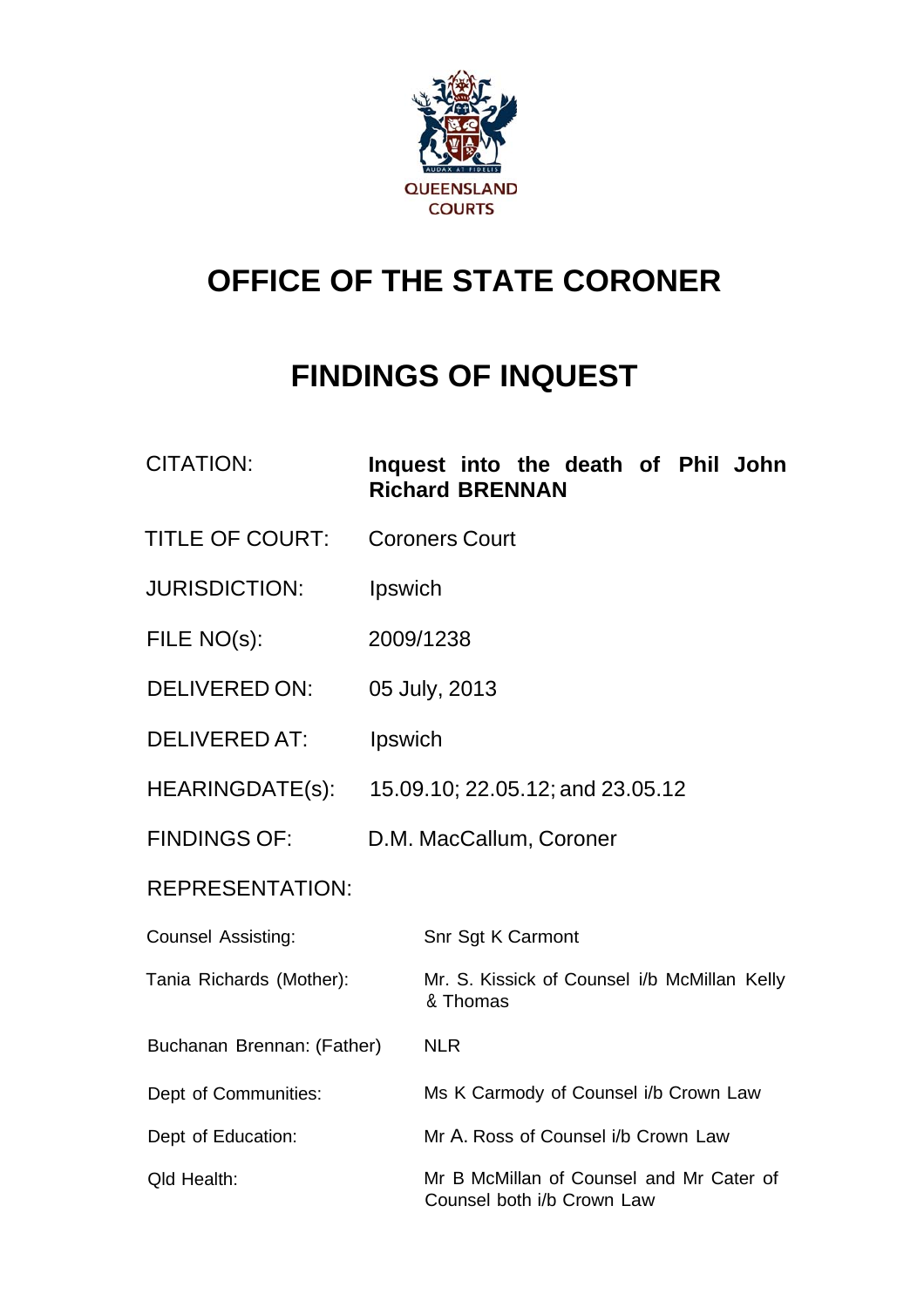Phil John Richard Brennan was born on 28 July, 1995 and died on 3 July, 2009 when he was 13 years of age. Master Brennan had a number of health problems including spastic cerebral palsy and epilepsy. He was reliant on assistance for daily living to the extent that his feeding was via a feed button directly into his stomach. He was unable to speak or to mobilise and was severely intellectually impaired with a functioning age of about 6 months.

Prior to death Master Brennan had been experiencing trouble breathing. On the 25 June, 2009 teachers at his school contacted his mother about his breathing and she took him to the doctor. However it seems that by the time he arrived at the doctor his breathing had returned to normal and he otherwise appeared to be fine.

On 28 June, 2009 Master Brennan went to his father's house where he was to stay for approximately a week. During the first few days his father reported that he appeared to have flu like symptoms and that he sounded 'nasally' and 'chesty' but that his symptoms appeared to worsen such that Mr Brennan became concerned and on about 2 July, 2009 he contacted the mother and they agreed the child be taken to the hospital for treatment. It was whilst the father was preparing to take him to the hospital that he (the father) was informed that the child appeared to have stopped breathing. He immediately tried to render assistance and requested that an ambulance be called. Upon the arrival of the Ambulance Service they commenced resuscitation procedures and Master Brennan was taken to the Ipswich General Hospital. Upon arrival he was put on life support but in consultation with the parents that life support was discontinued.

Throughout his life it appears that Master Brennan had a child protection history relating to allegations of neglect and hygiene issues. Concerns had been raised by his school about the maintenance of the feeding peg. Along the way home help was arranged after an earlier period of hospitalisation to assist his mother with bathing and general hygiene management of Master Brennan and to help with household cleaning.

#### **AUTOPSY EXAMINATION**

Dr Nathan Milne, a Forensic Pathologist, at Queensland Health performed Master Brennan's autopsy. He found that Phil was significantly underweight and that he also had a number of other developmental discrepancies which were consistent with his physical disabilities.

Dr Milne formed the view that Phil died as a consequence of bronchopneumonia, an infection in the lungs. The doctor was of the view that a person with limited mobility and being underweight is more likely to be predisposed to succumbing to infections such as pneumonia. He was of the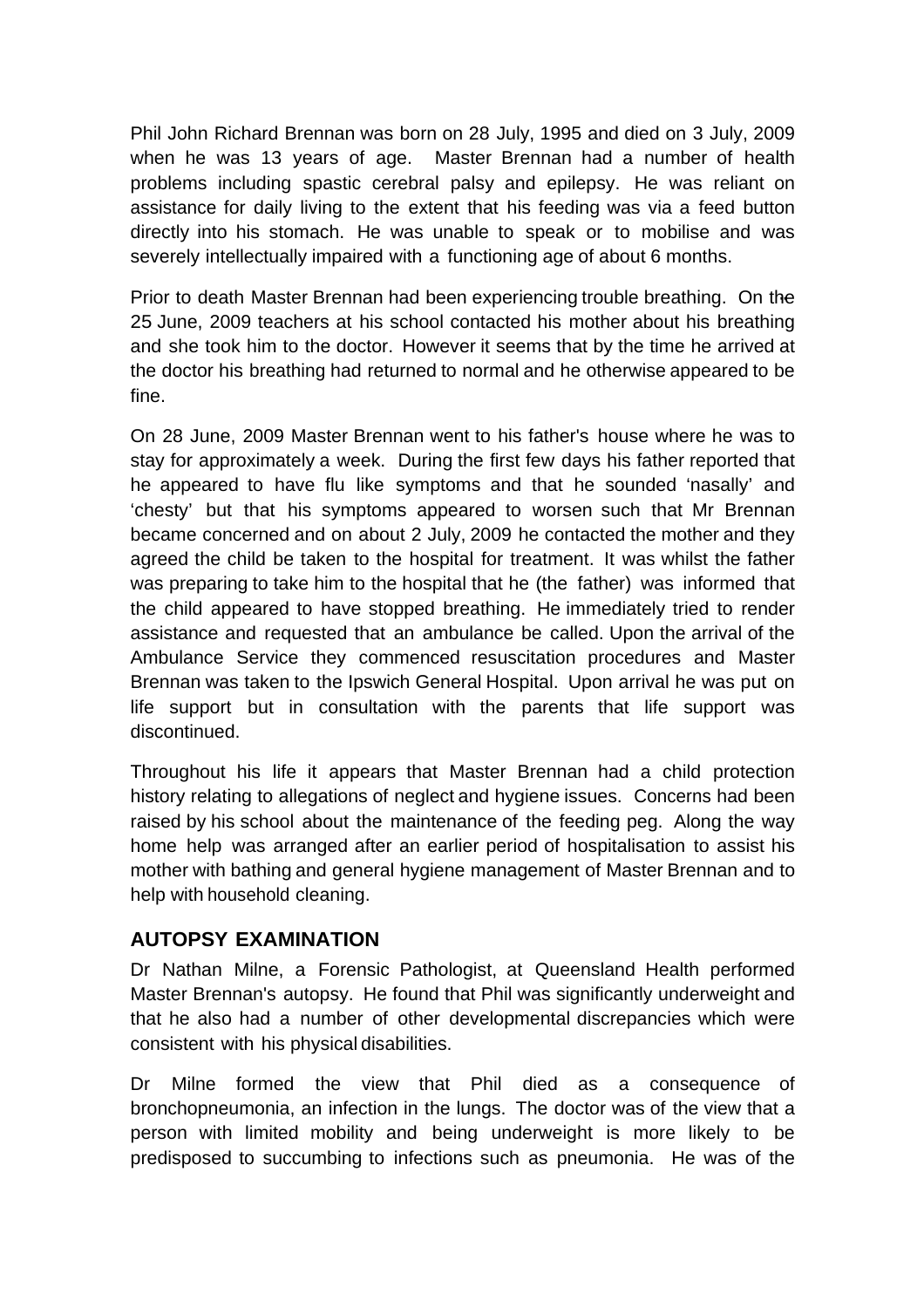opinion that the symptoms would have been apparent at least 2 days prior to death although if I understood his evidence correctly that might be dependant upon the way in which the pneumonia developed. For example if he had developed the pneumonia from aspirating something then the early symptoms would have been more apparent. However, if he had an upper respiratory tract infection, then that could have been present for some days before the symptoms of pneumonia developed.

Dr Milne was of the opinion that a person with Master Brennan's disabilities should have been managed more proactively by his medical practitioners, in that it should have been obvious that Phil was more susceptible to pneumonia and perhaps more tests should have been performed than in a healthy child of similar age. So for example there should have been blood and/or urine tests performed and he should have been started on a course of antibiotics at a timely stage. Dr Milne did not observe any other signs on the body which alerted him to any other aspect of abuse or maltreatment. He did say however that having regard to the state of the lungs as observed by him that the pneumonia was quite developed such that perhaps Phil should have received treatment at an earlier stage.

## **DETECTIVE TROY SALTON**

At the time of giving his evidence Det Salton was attached to the Child Protection Unit within the QPS and was also a member of the SCAN (Suspected Child Abuse and Neglect) team. SCAN is comprised of members of four core departments, QPS, Qld Health, Dept of Child Safety and Education Qld. SCAN is seen as an information sharing group so that if there are child safety concerns raised there would be a recommendation that Child Safety conduct an investigation to determine if any action needed to be taken to remove the child from what might be seen as a potentially unsafe environment. Likewise if there was a suggestion of criminal activity then QPS would launch an investigation.

Det Salton gave evidence that Master Brennan's case first came to the attention of SCAN in about January 2009 and that the case was mentioned on two occasions prior to his death. The initial referral was from Qld Health and was about hygiene concerns, particularly the alleged presence of maggots around the feeding tube. At that initial meeting it was determined that there were no grounds to initiate an investigation into any potential criminal charges.

In June, 2009 a further referral was made by Education Qld and was in relation to Master Brennan's personal hygiene. However, it seems that there was some discrepancy between the agencies, in that Child Safety informed the team that a child health nurse was attending three times per week to assist the mother and that there was also a commercial cleaning service attending weekly to help with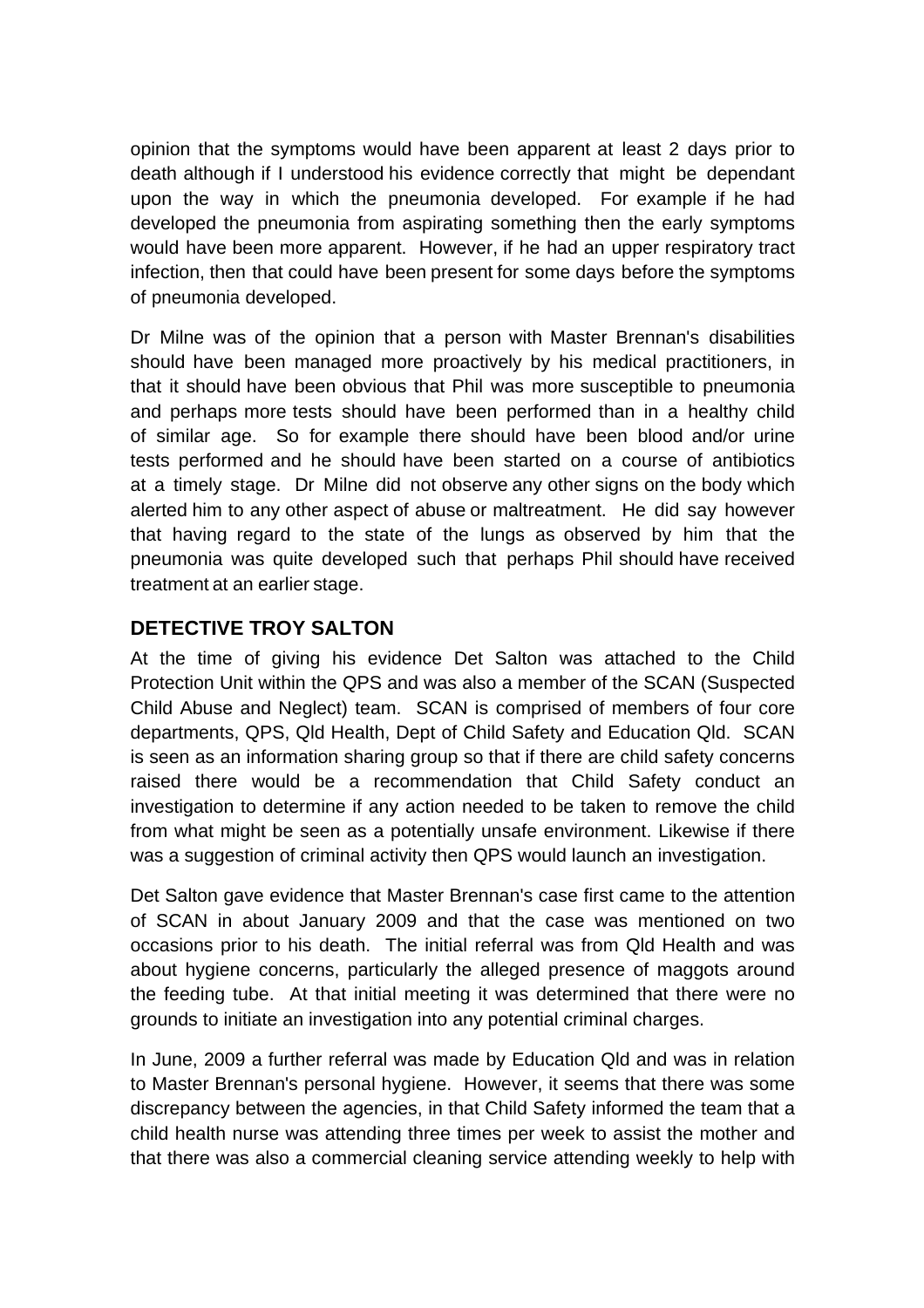general house cleaning.

Overall Det Salton's evidence was in relation to the operation of the SCAN team and what could be done to improve the operation of that team. It seems that subsequent to Master Brennan's death, in about August 2012, a new system was put in place whereby the original notifier can refer a matter back to the Dept of Communities for a reassessment of determination and for that Dept to provide reasons for why the matter has proceeded or will proceed in a particular way.

In essence the detective's evidence is that SCAN is an information sharing agency rather than an agency that has directive powers.

## **EVIDENCE OF DET SGT TANIA PLANT**

Det Plant was a relieving member of SCAN for a period of time in 2007. During that time the police had cause to investigate a report that Master Brennan had been left unattended in a car for a period of time. No charges were laid as at that time no specific offence existed and the only possible charge could have been failing to supply necessaries (CC 285/286) which could not be established on the information then available. Det Plant was unable to assist with any other matters which were more immediately relevant to the time immediately prior to Master Brennan's death.

#### **EVIDENCE OF SNR SGT CHARYSSE POND**

This officer held a position as SCAN co-ordinator for the period from October 2005 and March 2009. In that time Master Brennan's case was before the SCAN team on three (3) occasions. It seems that between the 12 June 2007 and 22 January 2008 the then Dept of Child Safety had been obtaining extensions to investigate the concerns surrounding Master Brennan's care. At the meeting on 22 January 2008 the Dept provided a report that in their assessment the home safety and the child's hygiene were at an acceptable standard. It seems as though the mother was having difficulties meeting all of Master Brennan's needs and supports were being put in place to assist her.

The officer was unable to take the matter any further.

### **EVIDENCE OF DET SGT DAVID GRANT HUNTER**

Det Hunter was another police officer who had cause to be involved with the SCAN meetings from time to time and who was also aware of the initial Education Qld concern about the unhygienic nature of Master Brennan's feeding tube. Essentially he was not able to suggest any procedures which might assist in the better assessment of cases similar to Master Brennan, particularly having regard to children with significant disabilities.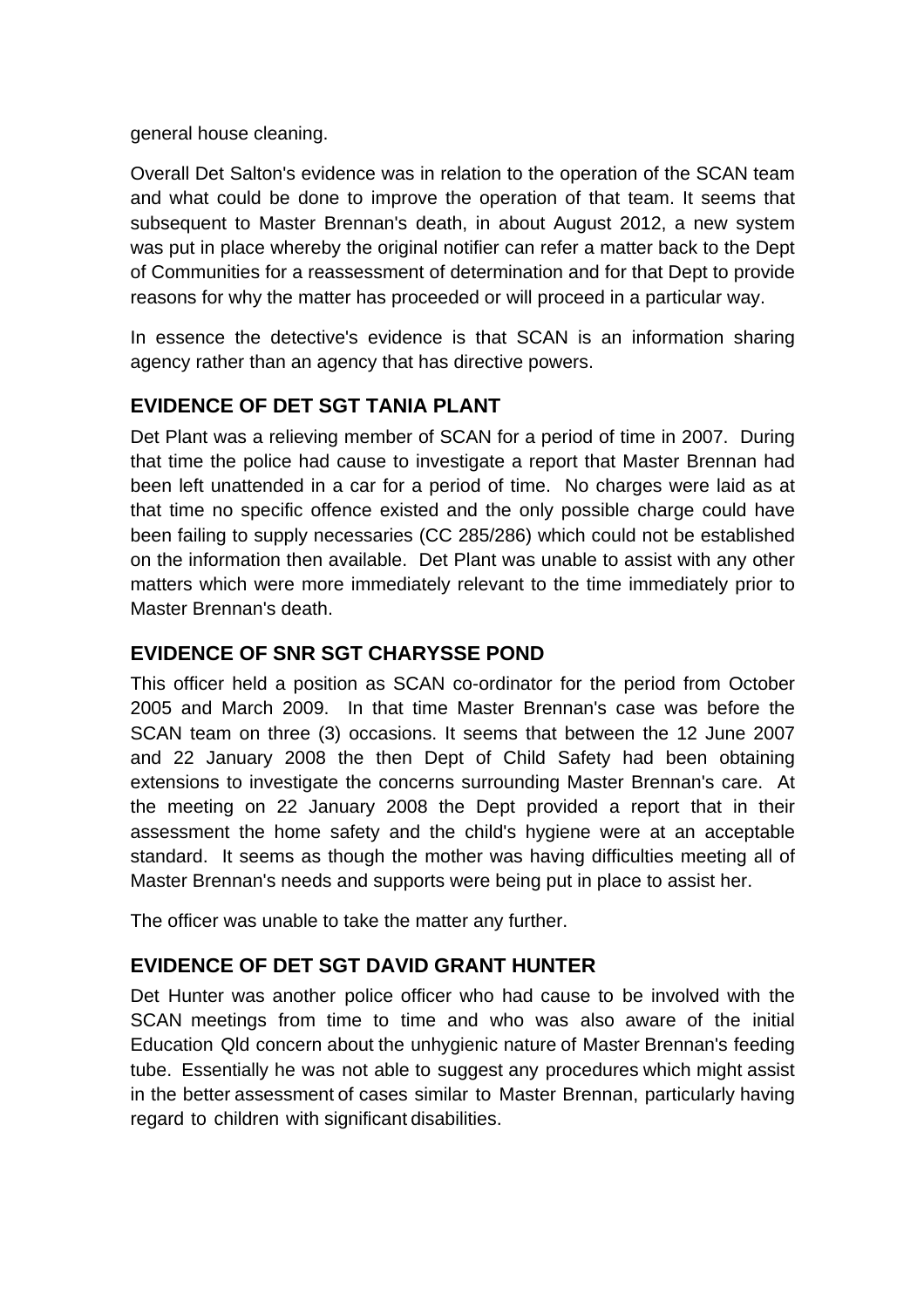## **EVIDENCE OF DET SGT DAVID JOHN TOLSCHER**

Again and similar to Det Hunter's evidence Det Tolscher was not able to take the matter further. After a review of the files he was able to say that he recalled the matter being before the SCAN team meetings on 4 September 2007 and 16 October 2007 when the case was continued to enable the Dept of Child Safety to continue its investigation.

## **EVIDENCE OF DET SNR CONST SHANE GERRARD ROLPH**

Det Rolph was the officer who investigated the incident in 2007 when Master Brennan was located apparently in a distressed state in a motor vehicle parked outside the Ipswich Hospital. From those investigations he was informed that Master Brennan could become distressed when separated from his mother even when she was in another part of the house. It seems that on the day in question his mother had left him in the car in a shaded area whilst she went into the hospital pharmacy to obtain some prescription medication. He formed the view that no offence had been committed.

## **EVIDENCE OF DET SGT NATHAN JOHN McINTOSH**

Det McIntosh was the officer assigned the task of investigating the death of Master Brennan.

Det McIntosh interviewed both parents shortly after Master Brennan's death. He states that in his opinion both parents were co-operative and willing to help in the investigation. He obtained photos of the premises were Master Brennan had lived with his mother and had stayed with his father. These comprise part of Exhibit 44 and 45.

# **EVIDENCE OF BUCHANNAN THOMAS ARTHUR BRENNAN**

Mr Brennan gave some graphic evidence about the difficulties experienced in caring for young Master Brennan. From time to time he would provide assistance when it all became too much for the mother.

He stated that during the time that the mother Tania Richards was feeding Phil, he (Phil) seemed to do well but when required to utilise a diet that was prescribed by other agencies he developed reflux problems and irritation around the feeding tube.

Master Brennan came to stay with his father prior to his death. At the time Mr Brennan says that it was apparent to him that Phil was unwell but says that initially he was assured that there was nothing to be concerned about. However he noticed a significant decline in Phil's health and so decided that he should ask Tania what they would need to do about this. In any event it seems that he made the decision himself to get Phil hospitalised. He commenced getting Phil's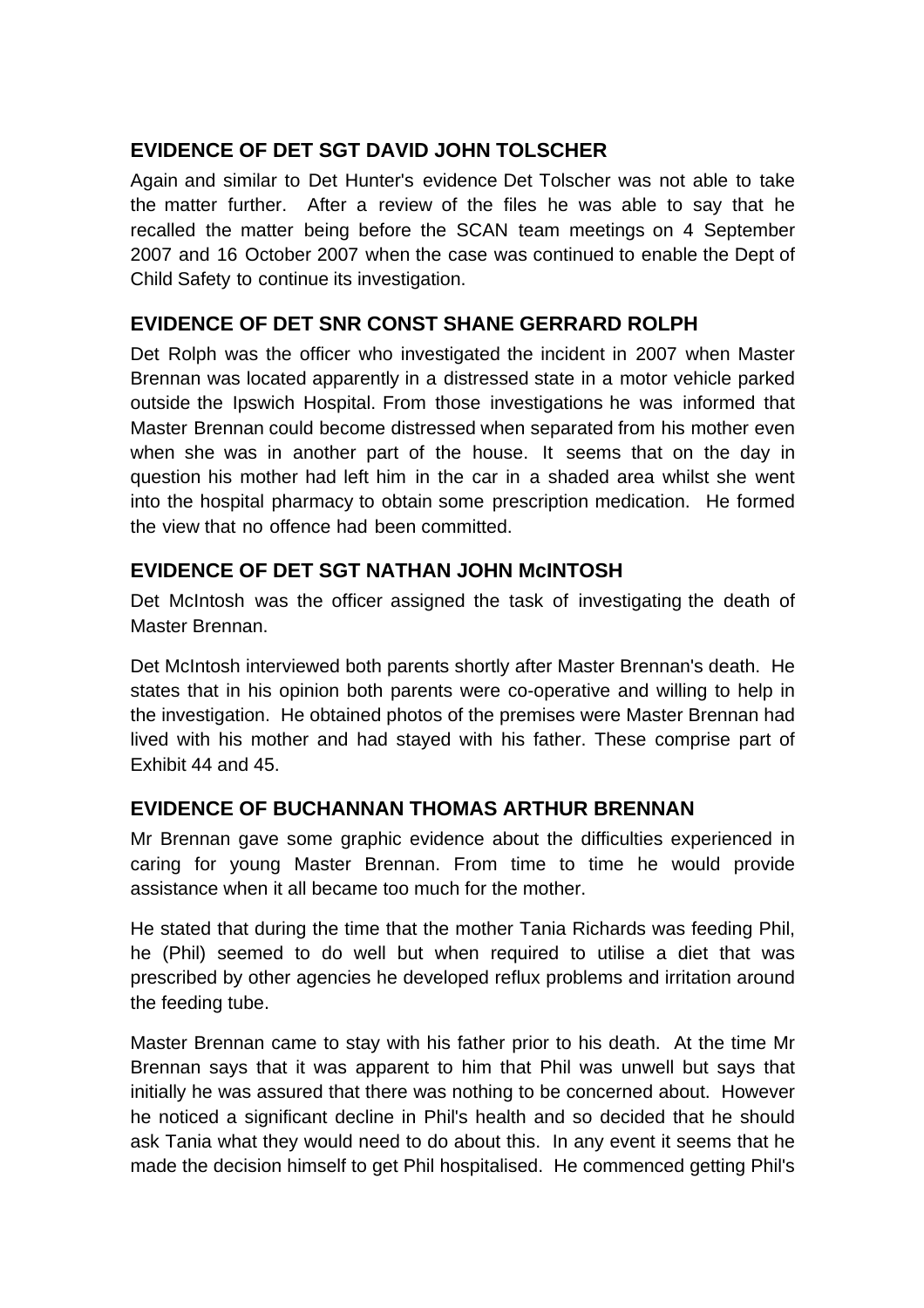clothes and medications together to take up to the hospital when he was informed that Phil had stopped breathing. He says that he screamed for someone to call the ambulance which was done and Phil was taken off to hospital.

### **EVIDENCE OF TANIA ANN RICHARDS**

Ms Richards was Phil's mum and had been the principal care giver during Phil's life. Mr Brennan did provide some help when it would all get too much for her.

Ms Richards had a hard time of it as Phil was a very high needs child and required constant support and assistance. She says that she perfected a diet for Phil which took account of his various intolerances. She states that he was lactose intolerant, had an allergy to red meat and eggs tended to cause him constipation.

When she wanted to get respite care she was told that she would need to use the diet mix required by the dieticians as they found her formula was difficult for them to administer. Ms Richards says that this mix caused problems for Phil in that he seemed to be more inclined to vomit the food back up. She says that at no time was she ever informed that Phil seemed to be not thriving on her formula. She did not seek a lot of help from Dept of Communities as she had the idea that she would have to 'abandon' Phil to the Dept and by that I assume she meant that she would have to consent to him being placed into the custody of the Chief Executive, something that she did not want to do. Towards the end of Phil's life some household assistance was provided to help her in caring for Phil as well as maintaining the household. Ms Richards felt that some of the assistance was unsatisfactory in that some of the cleaners maintained they could not perform certain tasks as they were prevented from doing so by their employer's rules.

It also seems that no additional assistance was provided by way of respite during the school holidays although Ms Richards didn't really pursue it. Obviously Mr Brennan provided some help but she had no other family living locally and able to assist.

Ms Richards denied that Phil ever went to school unclean or dirty. She says that she would always make sure he was washed and clean but that sometimes accidents would happen on the way so that by the time he got there he may have been unclean. It seems that mostly Phil was transported to school by taxi.

Ms Richards agrees that in the week prior to Master Brennan's death she did send him to his father's place to stay for a few days as she needed rest and wanted to catch up on household chores. She agrees that Mr Brennan did text her to say that Phil's health seemed to be getting worse and she says that she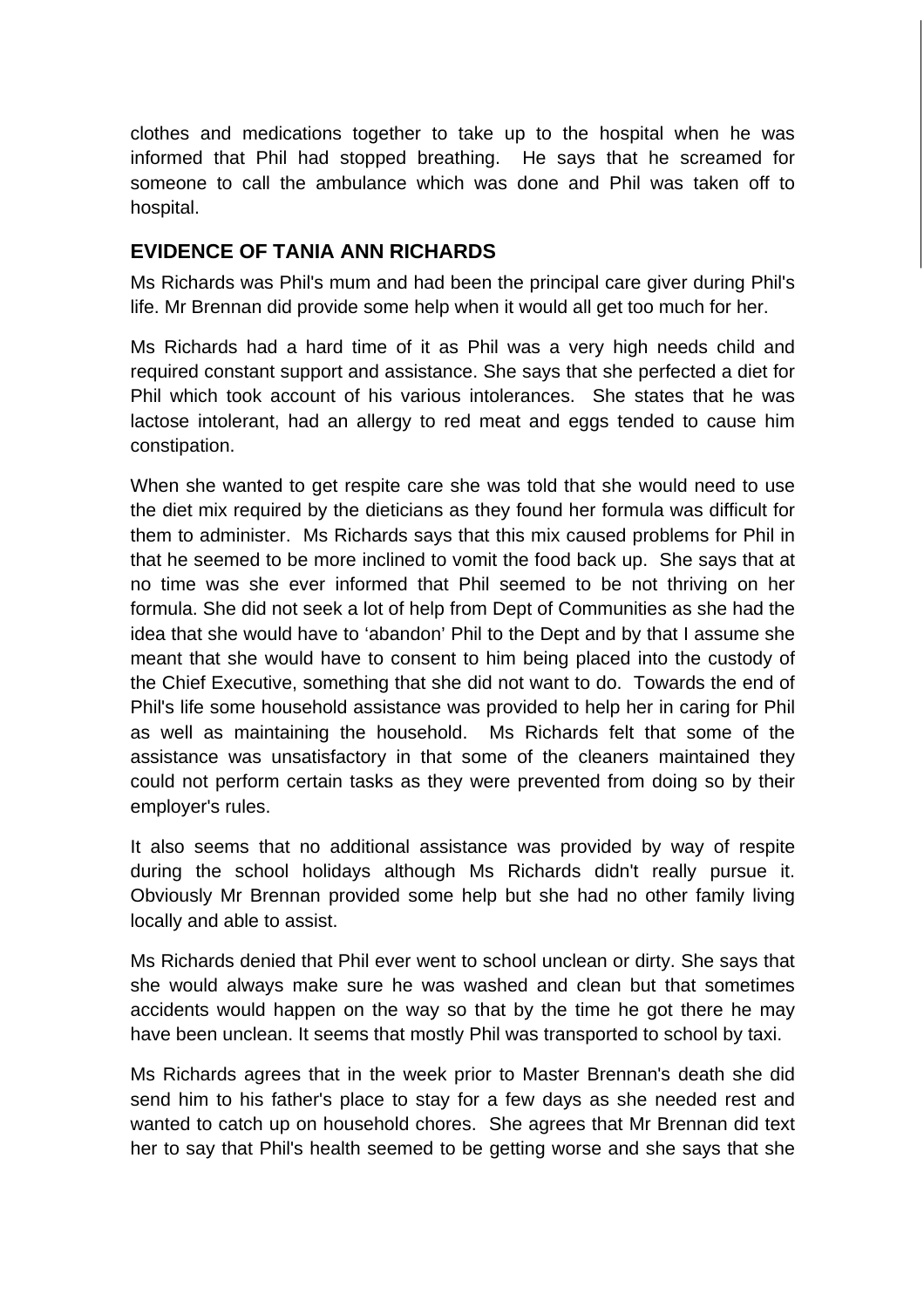told him to take him to the hospital because that is what she would have done.

## **EVIDENCE OF ALAN CRAWFORD GRIGG**

Dr Grigg gave evidence that Master Brennan was brought in to see him on 25 June 2009 about a week prior to his death. At the time of examination the doctor thought that he had an upper airway infection. He suggested conservative treatment such as Panadol and Vicks. He said that he did not think there was any problem with his chest and so did not consider any further action was required.

## **EVIDENCE OF STEPHANIE JANE RYDER**

Ms Ryder was at the time of giving evidence, a Manager in the Child Protection Branch within the Dept of Communities and Disability Services. She had no direct knowledge of Master Brennan's file or any personal knowledge of him or his family. She was aware of a Systems and Practice Review Report that was prepared subsequent to Master Brennan's death. She agreed that the report did raise issues of concern including the delay in raising a .child protection notification, the handling of any risk assessment and the management of concerns about his hygiene and well being.

Her evidence was principally about the internal management of the section and the best practice procedures which should have operated but which quite clearly did not. I will refer to the report dated 9 December 2009 at a later point in these findings.

# **EVIDENCE OF MICHELLE ROSE EATHER**

Ms Eather was at the time of Master Brennan's death the Regional Director of the South West region, Department of Communities (Child Safety Services). In the position, Ms Eather had responsibility for the whole of the Region including the Child Safety Service Centre which dealt with Master Brennan's file.

Her evidence was again in relation to the structure of the department and how recommendations were implemented. In a nut shell her evidence was that it's a department which had and probably still continues to have limited resources and some difficulty in managing risk assessment. She disputed that there were ever unqualified staff making assessments as this would have been against policy.

At the time of giving evidence Ms Eather had left the department and had limited recall of practices and procedures. However, it seems that whilst delays in dealing with matters could be brought to the attention of the Regional Director that seemed to depend on how the matter was first 'screened' at the intake centre. If it was a priority one matter then it needed to be dealt with as a matter of urgency, usually within 24 hours. However if the 'screening' was assessed at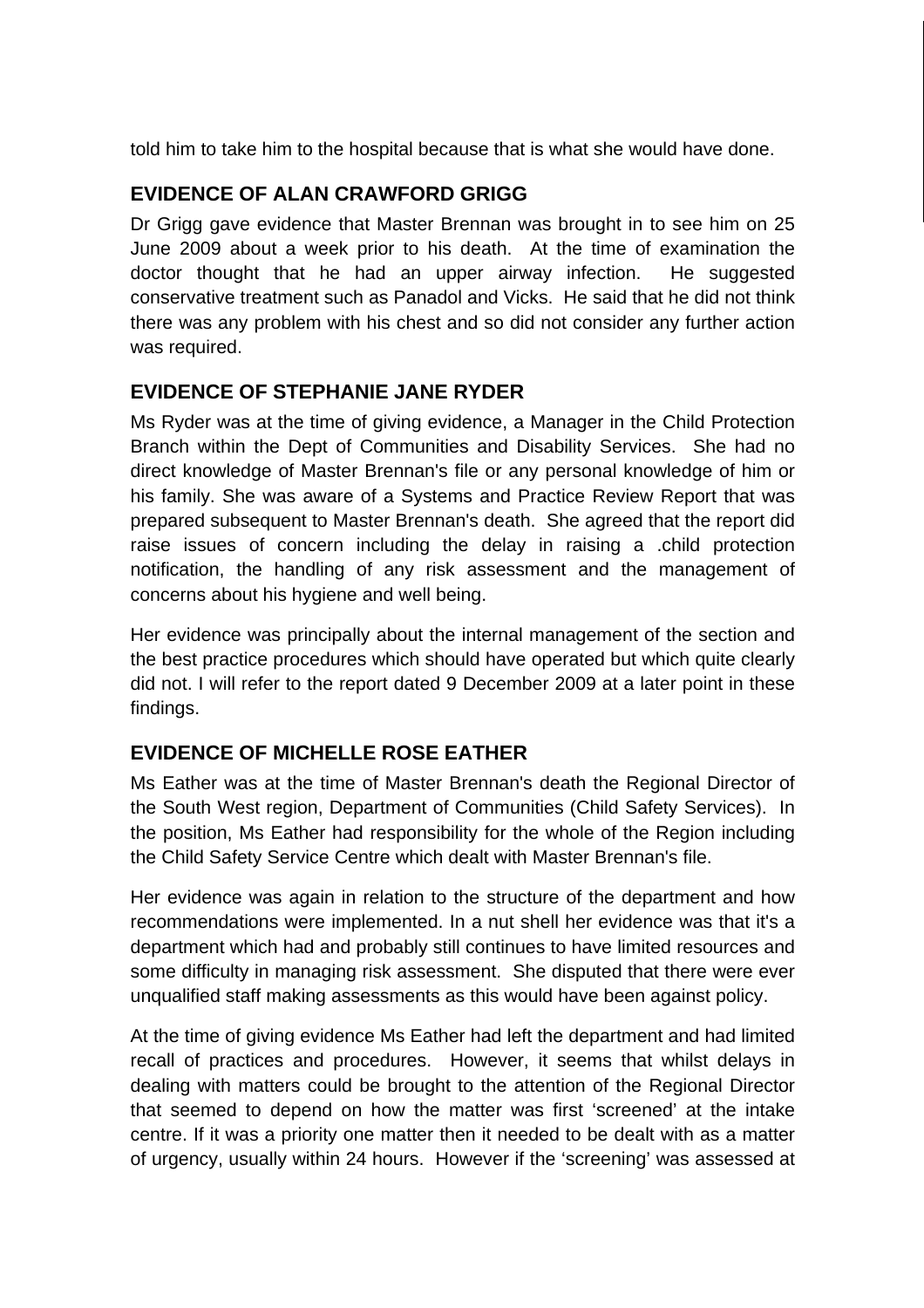a lower priority then there seemed to be little chance of it coming to the Director's attention unless it became the subject of a complaint.

#### **EVIDENCE OF PETER JAMES DAVIS**

Mr Davis was the Principal of the Ipswich Special School at the time Master Brennan was a pupil there. Master Brennan was classified as a child with very high support needs. He required the services of a physiotherapist, specialised teachers, occupational therapists, nursing and a dietician. The latter came because of concerns the school had about Master Brennan's weight. They were preparing the food supplied by his mother but because of some concerns the school called in the dietician

Mr Davis stated that Phil was never fed food that his mother was unaware of and the school always tried to work in partnership with the parents of any of the children at the school and keep them fully appraised of the steps they were undertaking.

Mr Davis stated that the school had made notifications about Phil based on the presence of some bruising which did not seem to be explained by his disability as well as saying that concerns about hygiene had to be something more than again was attributable to his disability.

Overall, Mr Davis presented as a person who had substantial regard for the students under his care and who it seems remained concerned about these children even when they were not under his direct care.

### **EVIDENCE OF SHERYL JOAN LIVINGSTONE**

Ms Livingstone was at the time of giving evidence a Senior Guidance Officer in the employ of the Dept of Education, Training and the Arts. Ms Livingstone was also a member of the Ipswich North SCAN Team although Master Brennan's file was in the Ipswich South/Goodna SCAN Team. She expressed concern about the assessment of his case as a Child Concern Report which meant that it was simply filed and considered that it should have been 'upgraded' to a notification which would have meant a more active investigation.

Ms Livingstone expressed her concerns about the SCAN process then operating and probably even with the new process. She was of the view that all persons in child safety should have specific training on the particular vulnerability of children with severe disabilities and that support for the parents and/or carers of disabled children should be enhanced. She expressed some concern about the ability of some parents of severely disabled children to understand the complex needs of those children and to engage or source the appropriate services to provide assistance.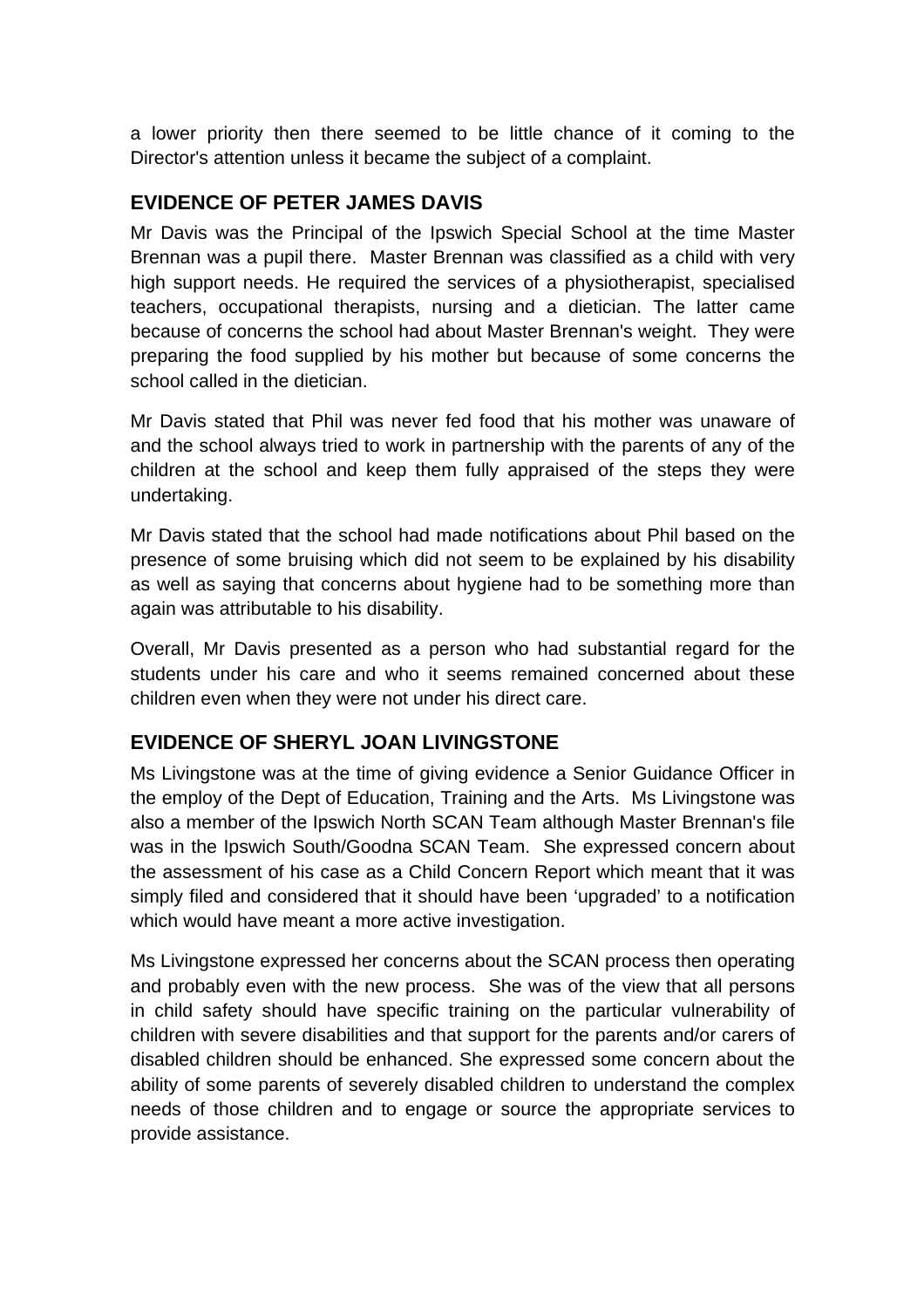### **EVIDENCE OF ALLISON FRASER**

Ms Fraser was at the time of her evidence the acting Manager for the Toowoomba South Child Safety Service Centre and in March 2009 was the Team Leader for the South West Regional Intake Team. It was her team that received the notices of concern from Education Qld.

It seems that the intake team take the concerns and if they consider it requires further investigation can refer the matter to the service centre in the area in which the child resides. She made reference to the existence of a Complex Needs Panel which can adopt a multi disciplinary approach to a child with numerous needs.

Overall Ms Fraser spoke of the problems with staffing to meet the workload which faced this department.

# **EVIDENCE OF TERRANCE NEIL KENT**

Dr Kent was Master Brennan's doctor. He says that on average his practice was seeing Master Brennan on a monthly basis over a period of about eight years. Dr Kent did not see Master Brennan on every occasion. He says that he did not observe anything which would have caused him to be concerned about Phil's safety and/or care. He last saw Phil on about 17 June 2009 when he presented with bronchitis.

### **EVIDENCE OF KAREN ANN CROUCH**

Ms Crouch was the Acting Group Manager with Spiritus which is now called Anglicare.

She advised that Master Brennan came into the Spiritus service on 2 April 2007 and remained with their service until his death. The service provided hygiene services three (3) days per week to assist Ms Richards in bathing Phil. Also housecleaning services were provided fortnightly again to help with household chores for Ms Richards.

On about 25 March 2009 one of the service's Coordinators made a referral to improve the suitability of the housing situation. In addition a referral was also made for a physiotherapist to review the handling requirements associated with Phil's care. It seems that on 19 June 2009 a telephone call was received from Child Safety and concern was expressed about the state of the home as there was pet hair on the floors which were also cluttered with clothes and boxes. Some comment was also made about the sleeping arrangements as both Ms Richards and Master Brennan were sleeping on beds in the lounge room. Why this was of concern was never made clear. At the time of a further call on 2 July 2009 the department was advised that hygiene and domestic assistance was on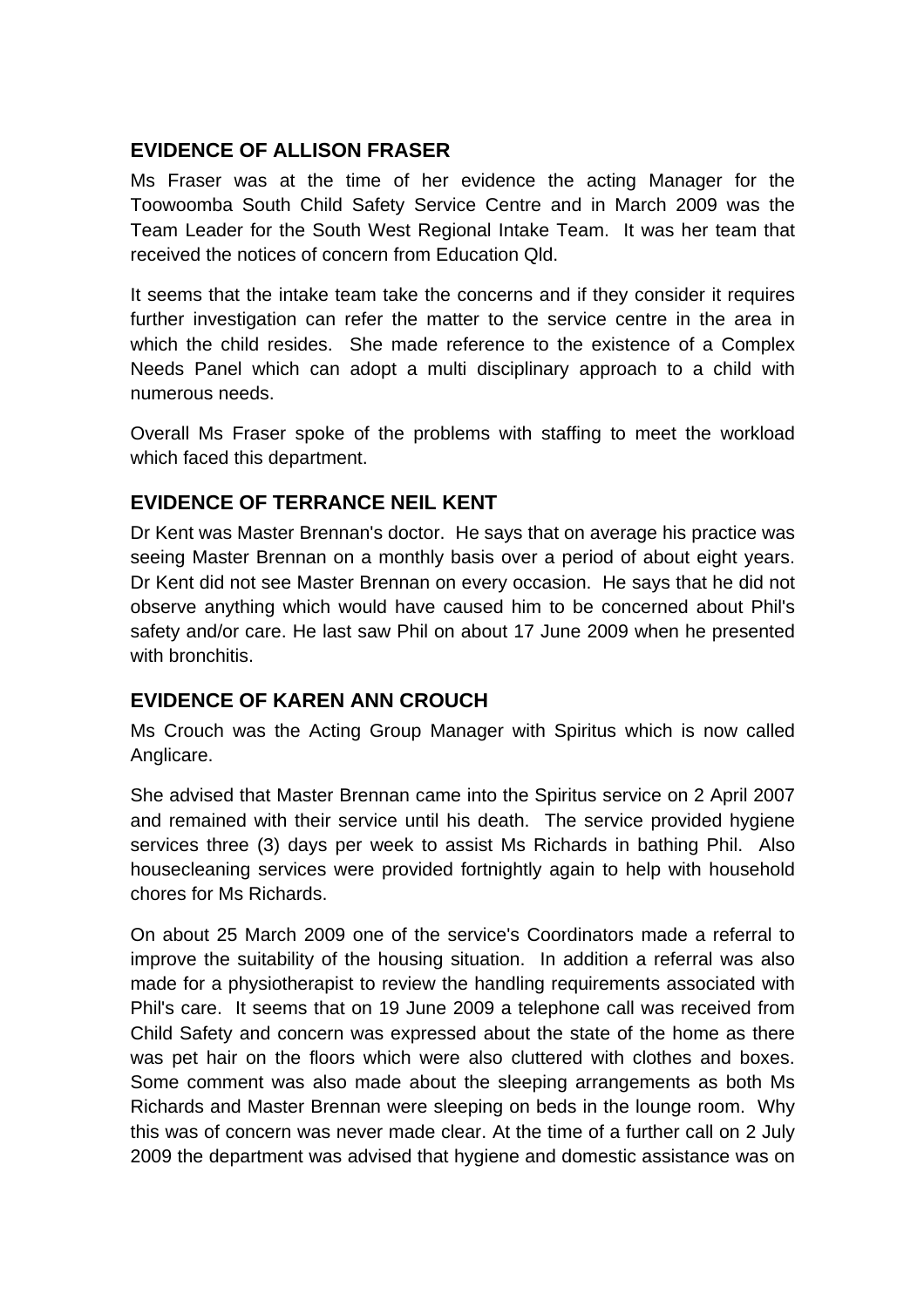hold from 29 June 2009 to 13 July 2009 at the request of Ms Richards.

## **EVIDENCE OF MARGUERITE GEORGINA MASTERMAN**

Ms Masterman was the Principal Program Officer within the Child Protection Programs Development Workgroup, a division of Child Safety.

She states that she was the Team Leader of the intake team at the Ipswich South Child Safety Service Centre when information was received on 21 May 2007. This was the incident in which Phil had been left unattended in the car whilst she went to get his medication from the pharmacy at the Ipswich Hospital. This information was assessed as a requiring a 10 day response priority time frame. It was not assessed as being a situation which required immediate intervention.

It was part of her duties as Team Leader to check the assessment of the officer who made the assessment. She had no recollection of Master Brennan's file and had no direct dealings with him or his family. At the time the assessment was made she had no specific knowledge of his medical conditions and/or disabilities other than what had been provided in the notification.

The above is a brief summary of the evidence given by the witnesses called during the hearing. For the record I note that affidavits were provided by a number of other persons from the various departments and organisations involved either directly or indirectly with Master Brennan but such evidence was either uncontentious or not specifically relevant to the issues.

### **OBSERVATIONS**

This Inquest was called to consider a number of issues and to determine if any recommendations should be made.

Amongst the issues were the following:

- (1) The recording, processing and management of notifications within Child Safety and the training of staff in the handling of such notifications in so far as they relate to a child with disabilities and/or vulnerability;
- (2) The response time frames and follow up procedures of such notifications:
- (3) Any duty of care owed by other government departments which come into contact with disabled children;
- (4) Any duty of care owed by any non government organisation operating under the auspices of a government department;
- (5) Whether the policy and procedures of government departments is sufficient to discharge any duty of care to a disabled/vulnerable child.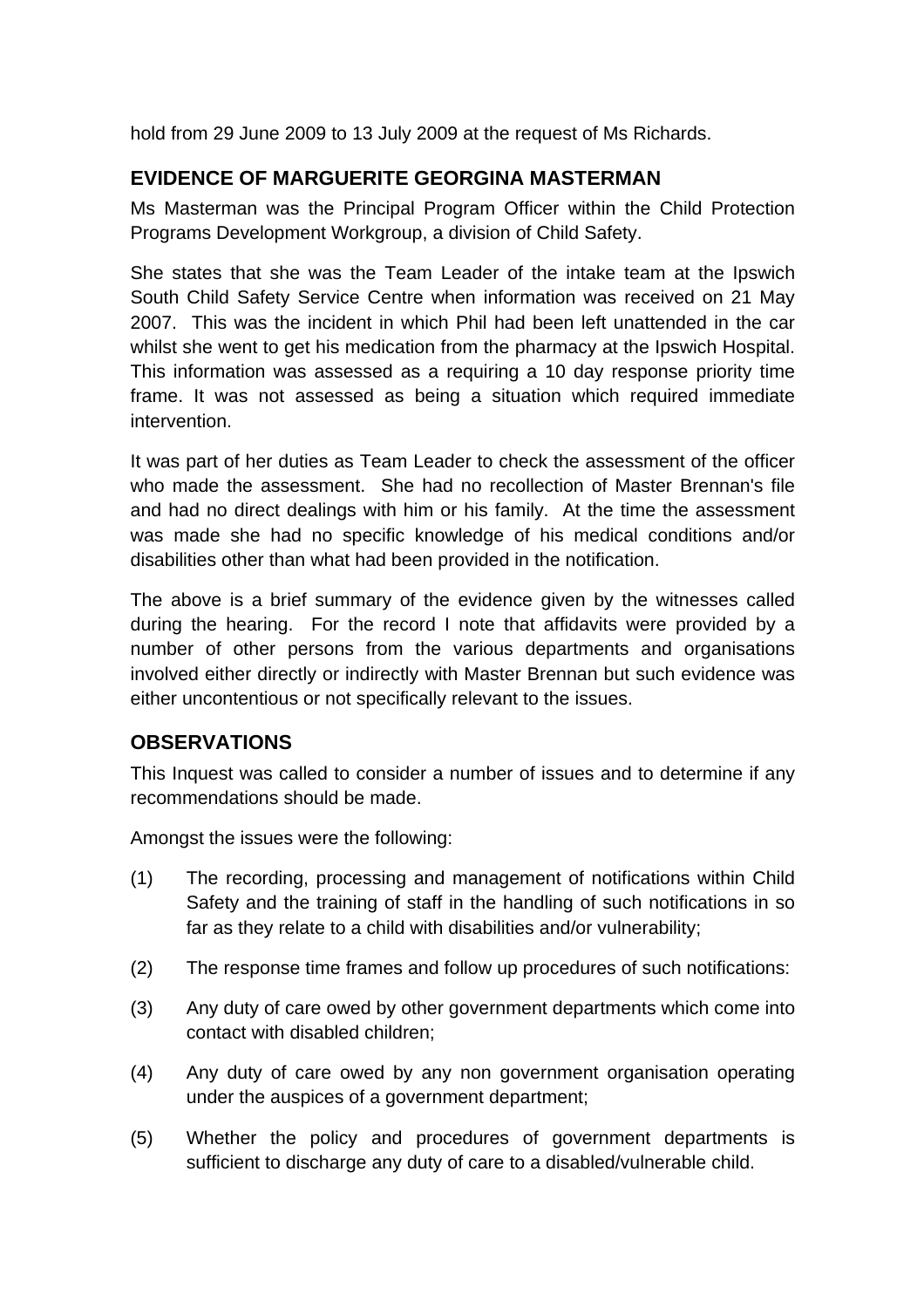(6) What and whether any oversight procedures are or should be in place to ensure any duty of care is monitored to ensure the safety and general wellbeing of a disabled/vulnerable child.

During the hearing issues were raised about the condition of the gastrostomy feeding tube, some suggestion of malnourishment and the level of care provided by his parents, in particular his mother who was his primary care giver. As a consequence the Inquest was concerned whether the Department of Communities, in particular the Child Safety division had properly discharged it's obligations to ensure Master Brennan's safety and wellbeing.

Dr Milne the Pathologist who performed the autopsy was of the view that there was no evidence of malnutrition, no signs of physical abuse (e.g. unexplained bruising, fractures or the like) and nor was there any sign that the gastrostomy tube was infected or unhygienic.

Although Dr Milne considered Phil's weight was below the average for a child of his age, he explained that it's always difficult to determine what is appropriate for a child with such disabilities. The percentile tables are developed for 'normal' children, i.e. children with no complicating disabilities or health conditions. However, there were none of the usual signs of skin lesions and dry flaky skin which might have been expected had he been malnourished.

I also note that none of his treating medical practitioners were concerned about the state of his feeding tube or that he appeared to be malnourished. It should also be noted that the independent agency, Spiritus (as it was then known) did not raise any concerns about the feeding tube or that Phil appeared to be malnourished and they were clearly in a position to notice such a thing.

I also note that everyone who came into contact with Phil's mother, Ms Richards were of the view that despite the onerous task of caring for a child in the same condition as Phil, she presented as a loving and caring mother who was, under extremely trying and debilitating circumstances, doing her absolute best to care for him. It is clear she loved him dearly.

On the evidence before this Inquest there is no possibility that any adverse comment could be made against Ms Richards or for that matter Mr Brennan or that they were in any way culpable for his death. As Dr Milne observed the reason why people in the situation of Master Brennan can die from complications is their inability to verbalise their symptoms and that pneumonia can develop within a couple of days prior to death so that no one could reasonably have been able to determine the serious condition then developing.

In making that statement I do note that Dr Milne was also of the view that perhaps his medical practitioners should have been more proactive in treating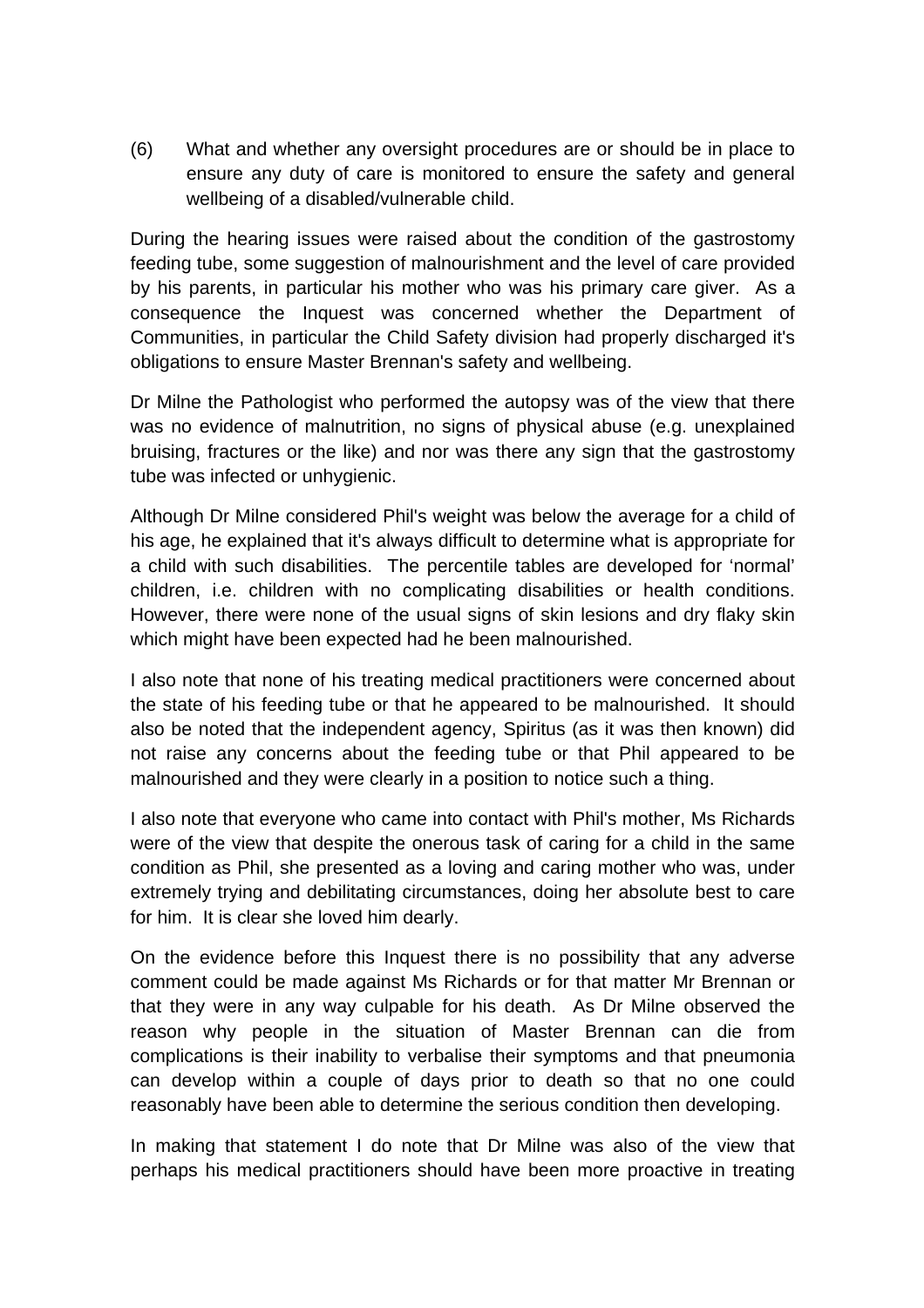Phil. Neither Dr Grigg nor Dr Kent was closely questioned about this aspect so I can take this no further. Perhaps it was a situation in which the doctor thought that if the situation deteriorated then the mother would bring him back for more treatment. However, there are issues with the Child Safety division that need to be addressed. It is clear that, like all government departments it is under resourced and yet required to ensure the safety and well being of children. One can well imagine that prioritisation is paramount and that the most urgent cases go to the top of the list with everything else coming along behind.

I acknowledge that Master Brennan was not a child in care in accordance with the *Child Protection Act 1999*. Be that as it may, concerns had been raised about Master Brennan's general care and having regard to his particular vulnerabilities that should have been thoroughly investigated. To rely upon the observations of a service (Spiritus) that had no child protection responsibility (other than the most obvious ones) is unsatisfactory. It also seems that no one who was making these assessments had any real knowledge of his medical condition and needs, apart from a general knowledge of the disability.

Subsequent to Master Brennan's death a Systems and Practice Review was conducted and a report dated 9 December 2009 was delivered. That report identified areas 'for improvement' including the following:

- (a) CSSC (Child Safety Service Centre) staff knowledge and skills, particularly in relation to information gathering and assessment, need to be continuously developed through participation in relevant training and professional development and implementation of such knowledge and skills needs to be reflected upon in forums such as formal and informal supervisions or during practice consultations;
- (b) CSSC staff need to ensure that they understand and implement departmental policies and procedures, particularly in relation to prenotification checks; and
- (c) CSSC staff need to ensure that other agencies are used to their best advantage in the SCAN AMT forum by inviting other stakeholders whenever these individuals will add to the discussion.

In a long winded and somewhat jargonistic way, I interpret this as meaning that the Department accepts that better training is required, that staff be more proactive in conducting checks in a timely fashion and that resource sharing between departments should be encouraged and utilised.

I have to say that the way in which this report is presented one might wonder if staff would at the end of the day, have any clear understanding of their obligations and perhaps these reports and/or directions should be written in a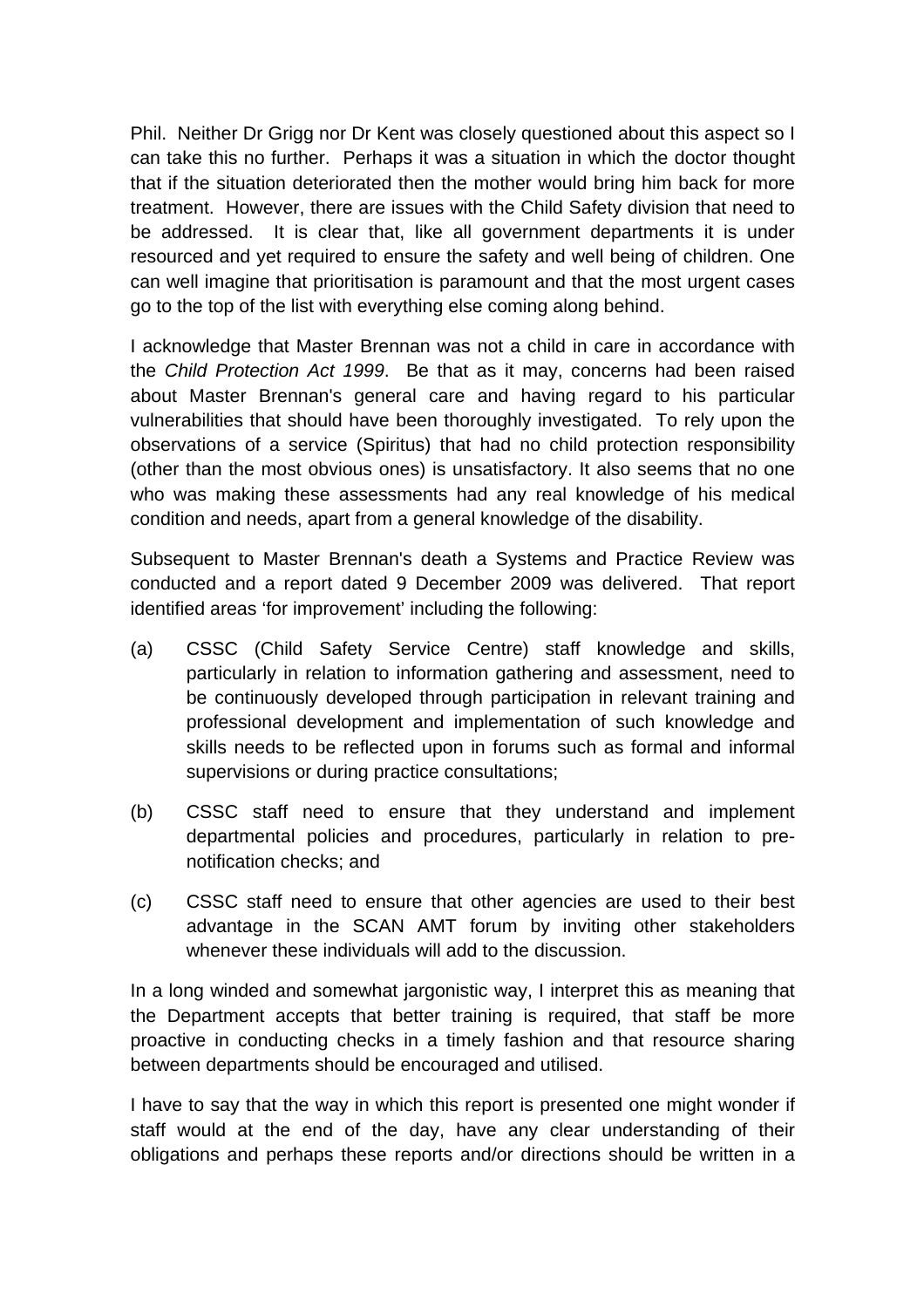more 'user friendly' fashion.

It is accepted that the Child Safety division does have a duty of care to children to ensure that they are safe and secure and that their needs are being properly met. I use the term 'duty of care' in a general fashion and separate from any statutory obligations. However the department clearly performs a mammoth task with ever decreasing resources and mostly does so in a professional and appropriate way. As with all systems, there will be unacceptable delays and a review of priorities in a way that may cause the system to fail those it's required to care for. The department to its credit has acknowledged that and used this as an opportunity to improve its response. It's also fair to observe that history has effectively overtaken this inquest in that the Carmody Inquiry will undoubtedly make wide ranging and sweeping recommendations for the overall for the overall improvement of the child safety system.

Education Qld has acknowledged its duty of care to Master Brennan and children with similar conditions. I can say that all the witnesses called from the special education section of Education Qld presented as immensely caring and concerned people who wanted only to help disabled children so as to give them the best life possible. The concerns raised by them were done with the best of intent although it seems their unique independent observations were not tapped into. I have to say however that the findings of Dr Milne did not support those concerns although that should not be interpreted as a criticism for lodging the information. That department has policies in place to ensure its duty of care is discharged and I can find no reason for any further actions in its regard.

With regard to Spiritus and similar non government organisations, it is clear that at least some of its personnel were aware of Ms Richards' situation and were working with her to extend her support system. Obviously it has some duty of care to ensure that matters of concern are raised with the appropriate government department but it would seem that no one actually thought Master Brennan was at any serious risk. However organisations such as Spiritus which have a very 'hands on' involvement with persons in the position of Master Brennan and should be actively involved in any assessment of needs and/or protection issues.

Overall, I consider the issues for which this Inquest was established have been investigated and propose to take the matter no further by making any specific recommendations.

To Master Brennan's parents I extend my sympathies and congratulate them, particularly Ms Richards on the love, care and tireless devotion given by them to their much loved son during his life. I am sure that his absence in their lives is a continuing loss. I also apologise for the delay in delivering these findings.